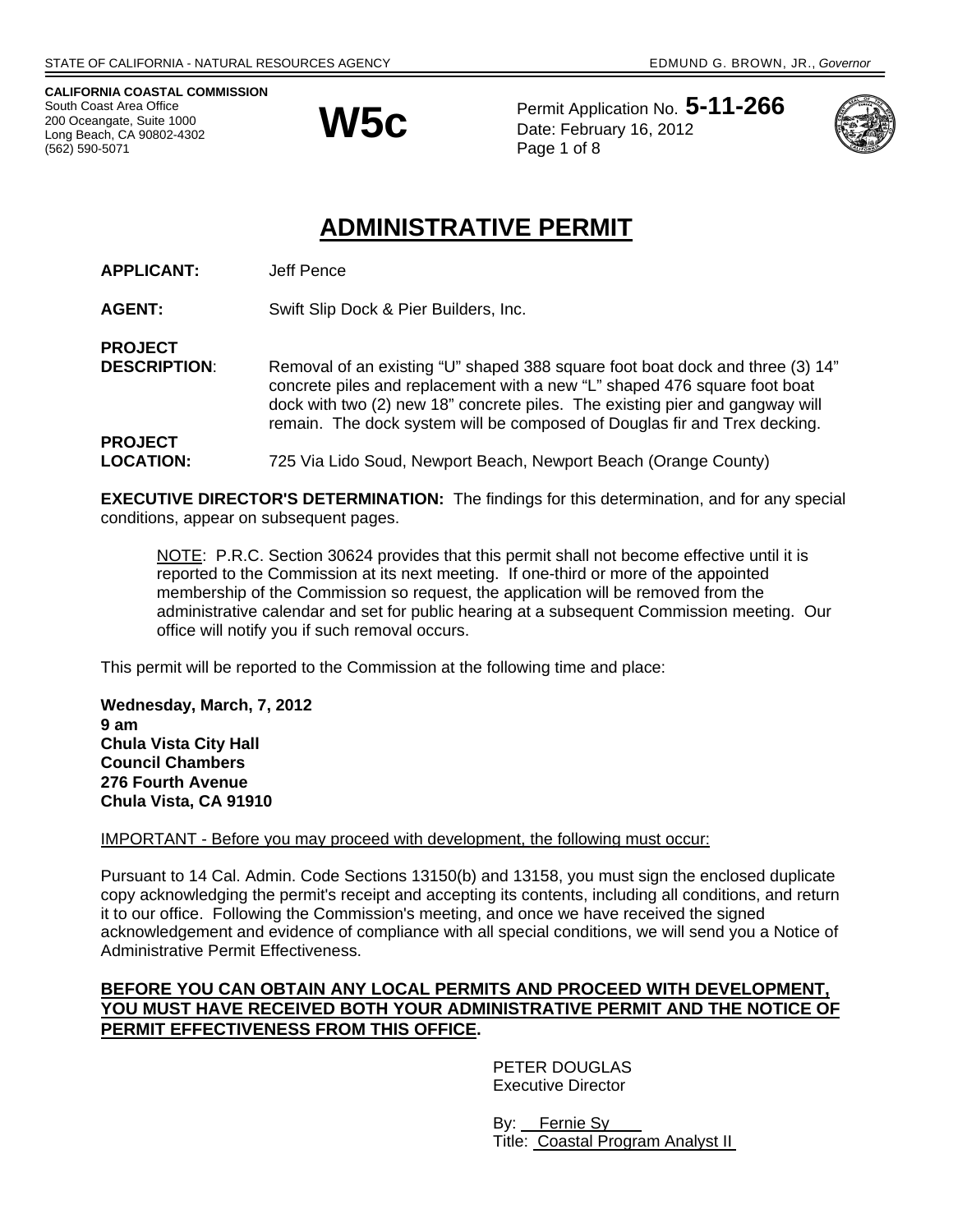# **STANDARD CONDITIONS:**

- 1. Notice of Receipt and Acknowledgment. The permit is not valid and development shall not commence until a copy of the permit, signed by the permittee or authorized agent, acknowledging receipt of the permit and acceptance of the terms and conditions, is returned to the Commission office.
- 2. Expiration. If development has not commenced, the permit will expire two years from the date on which the Commission voted on the application. Development shall be pursued in a diligent manner and completed in a reasonable period of time. Application for extension of the permit must be made prior to the expiration date.
- 3. Interpretation. Any questions of intent or interpretation of any term or condition will be resolved by the Executive Director or the Commission.
- 4. Assignment. The permit may be assigned to any qualified person, provided assignee files with the Commission an affidavit accepting all terms and conditions of the permit.
- 5. Terms and Conditions Run with the Land. These terms and conditions shall be perpetual, and it is the intention of the Commission and the permittee to bind all future owners and possessors of the subject property to the terms and conditions.

**SPECIAL CONDITIONS:** See pages five (5) to eight (8).

### **EXECUTIVE DIRECTOR'S DETERMINATION (continued):**

The Executive Director hereby determines that the proposed development is a category of development, which, pursuant to PRC Section 30624, qualifies for approval by the Executive Director through the issuance of an Administrative Permit. Subject to Standard and Special Conditions as attached, said development is in conformity with the provisions of Chapter 3 of the Coastal Act of 1976 and will not have any significant impacts on the environment within the meaning of the California Environmental Quality Act. If located between the nearest public road and the sea, this development is in conformity with the public access and public recreation policies of Chapter 3.

# **FINDINGS FOR EXECUTIVE DIRECTOR'S DETERMINATION:**

# **A. Project Location and Description and Previous Commission Approval On-Site**

### 1. Project Location and Description

The subject site is located at 725 Via Lido Soud in the City of Newport Beach (Exhibit #1). Single-family residences characterize the subject site and the surrounding area. The proposed project involves the following: removal of an existing "U" shaped 388 square foot boat dock and three (3) 14" concrete piles and replacement with a new "L" shaped 476 square foot boat dock with two (2) new 18" concrete piles (Exhibit #2). The additional pile and expanded diameter are required to meet current engineering standards for the anticipated loads against the dock. The existing pier and gangway will remain. The dock system will be composed of Douglas fir and Trex decking. Water coverage by the dock will be increased from 388 square feet to 476 square feet (an increase of 88 square feet) as a result of this project. While the project results in increased water coverage, there is currently no eel grass found on site (to be discussed later) and would be consistent with docks in the adjacent area. The existing dock does not currently extend past the U.S. Pierhead Line; however, the new dock would extend past the U.S. Pierhead Line, but not the Project Line, similar to the docks in the adjacent area.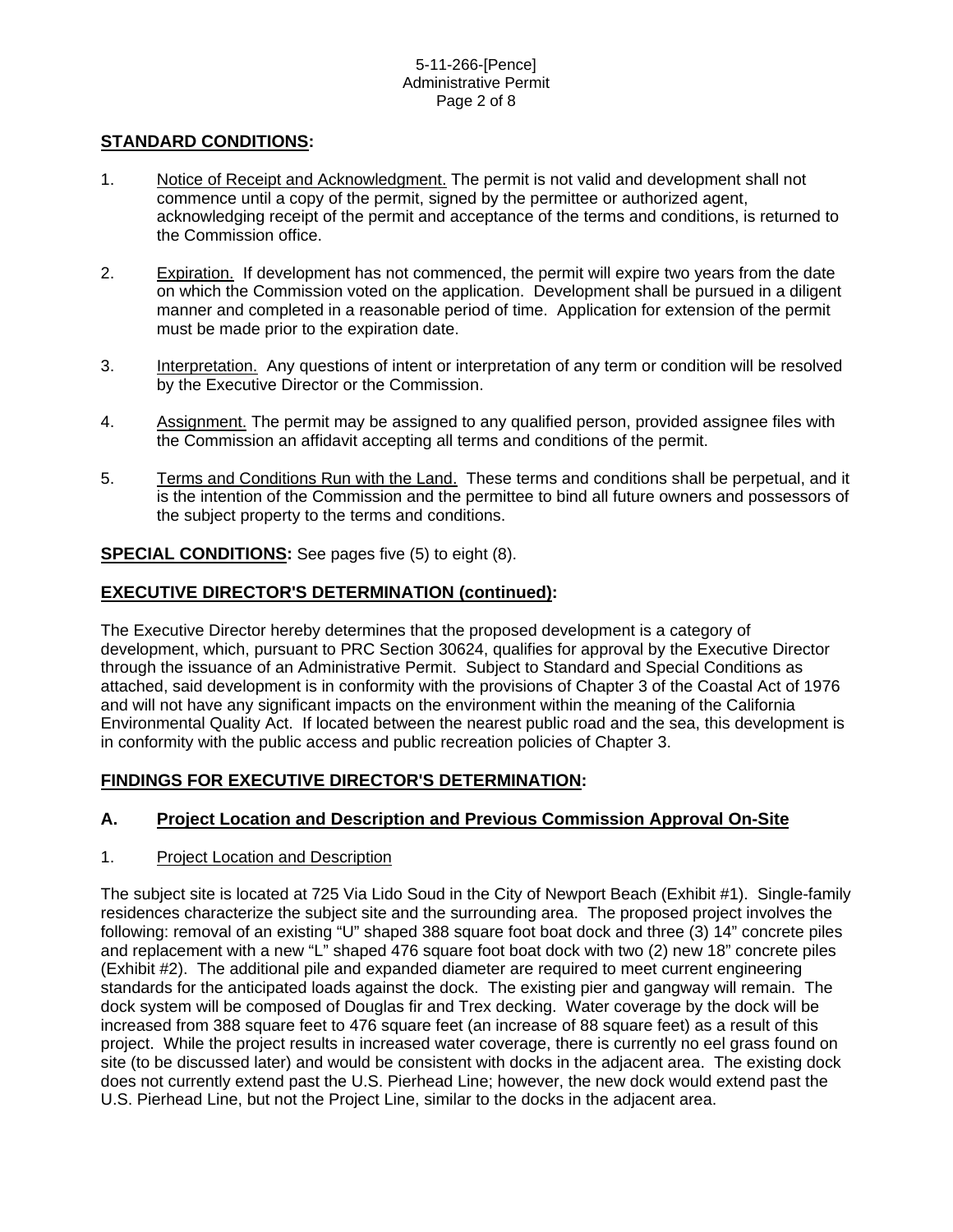### 5-11-266-[Pence] Administrative Permit Page 3 of 8

The nearest public access to the bay is available to the adjacent west of the site where there is a small recreational and open space area (park) (Exhibit #1).

The dock project will be used for boating related purposes to serve a single-family residential development. The site has been surveyed for eelgrass and no eelgrass was discovered within the project area. The eelgrass survey took place on October 2, 2011 as required by the City of Newport Beach Harbor Resources Division and eelgrass surveys completed during the active growth phase of eelgrass (typically March through October) are valid for 60-days with the exception of surveys completed in August-October. A survey completed in August - October shall be valid until the resumption of active growth (i.e., March 1). The project is agendized for the March 2012 Coastal Commission Hearing so the eelgrass survey no longer continues to be valid. Therefore, a subsequent eelgrass survey will be required prior to beginning any construction. A pre-construction *Caulerpa taxifolia* survey was completed on October 2,, 2011 as required by the City of Newport Beach Harbor Resources Division. *Caulerpa taxifolia* surveys are valid for 90 days. The project is agendized for the March 2012 Coastal Commission Hearing and by this time the *Caulerpa taxifolia* survey would not continue to be valid since 90-days have passed since the survey was completed. Thus, an up-to-date *Caulerpa taxifolia* survey must be conducted prior to commencement of the project. Therefore, the Commission imposes Special Conditions No. 2 and No. 3, which identifies the procedures necessary to be completed prior to beginning any construction. Also, if any *Caulerpa taxifolia* is found on the project site, Special Conditions No. 3 also identifies the procedures necessary to be completed prior to beginning any construction.

As stated, the proposed project will not have any eelgrass impacts, in addition, the new reconfigured single finger dock will open up a previously shaded area and expose more bay bottom to sunlight, making additional eelgrass growth a possibility.

The proposed project has received an approval in concept from the City of Newport Beach Harbor Resources Division. The Regional Water Quality Control Board (RWQCB) has determined that the proposed project will not adversely impact water quality if standard construction methods and materials are used. The applicant has applied for a permit from the U.S. Army Corps of Engineers.

The proposed dock is being constructed on public tidelands and/or within an area subject to public trust doctrine. A Special Condition is imposed stating that the approval of a Coastal Development Permit for the project does not waive any public rights or interest that exist or may exist on the property.

Section 30600(c) of the Coastal Act provides for the issuance of coastal development permits directly by the Commission in regions where the local government having jurisdiction does not have a certified Local Coastal Program. The City of Newport Beach only has a certified Land Use Plan and has not exercised the options provided in 30600(b) or 30600.5 to issue its own permits. Therefore, the Coastal Commission is the permit issuing entity and the standard of review is Chapter 3 of the Coastal Act. The certified Land Use Plan may be used for guidance.

### 2. Previous Commission Approval On Site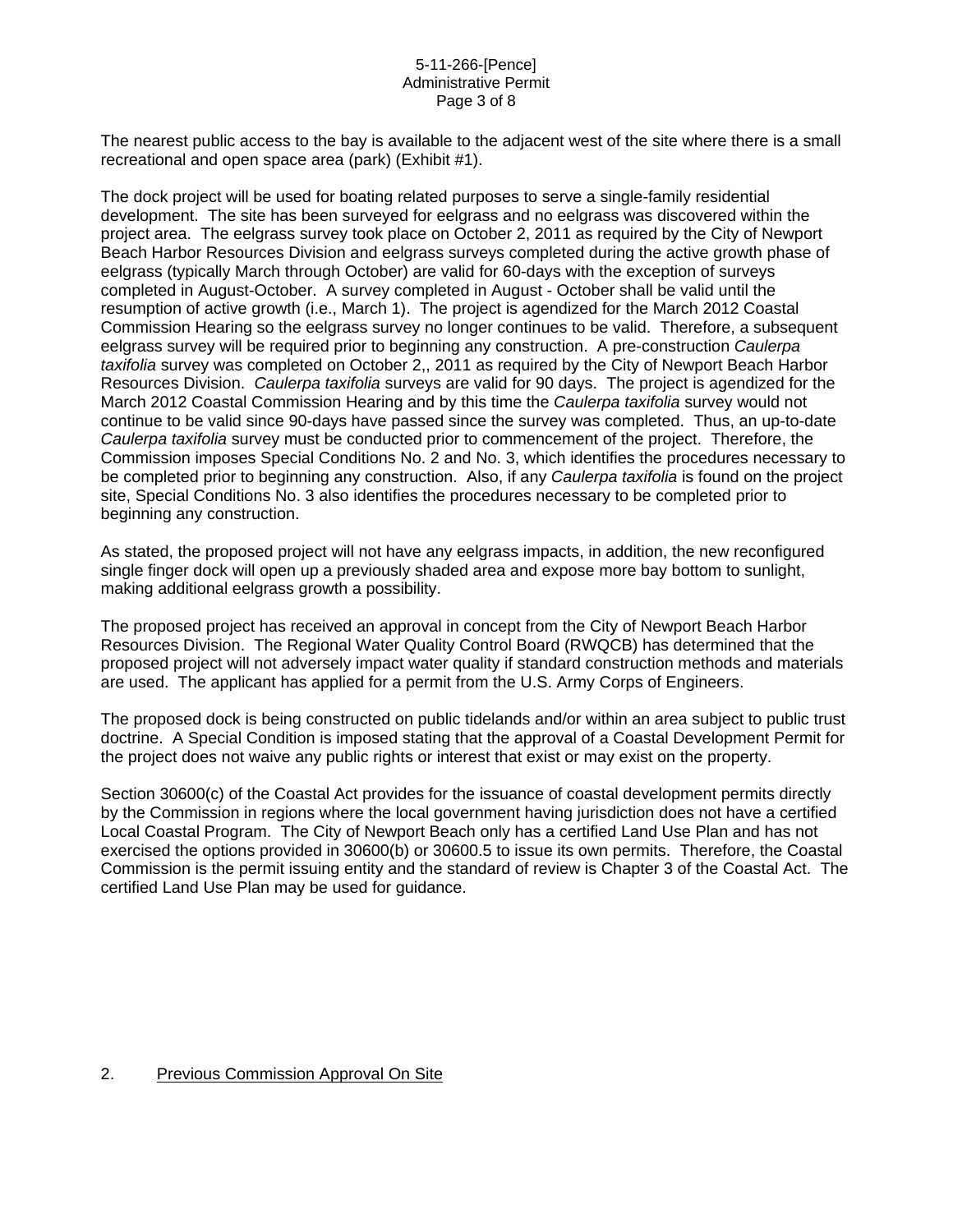On September 22, 2005, the Commission approved Administrative Permit No. 5-05-269-[Pence] for the following: Remove and replace existing pier and pier platform with new 10' x 14' platform and 4' x 49' pier including replacement of four "T" pilings and two 12" concrete pilings with four 14" "T" pilings and use of Douglas Fir for materials (no changes were proposed to the existing gangway and U-shaped floating dock).

# **B. Marine Resources**

The proposed recreational boat dock development and its associated structures are an allowable and encouraged marine related use. The project design includes the minimum sized pilings and the minimum number of pilings necessary for structural stability. There are no feasible less environmentally damaging alternatives available. As conditioned, the project will not significantly adversely impact eelgrass beds and will not contribute to the dispersal of the invasive aquatic algae, *Caulerpa taxifolia*. Further, as proposed and conditioned, the project, which is to be used solely for recreational boating purposes, conforms to Sections 30224 and 30233 of the Coastal Act.

# **C. Water Quality**

The proposed work will be occurring on, within, or adjacent to coastal waters. The storage or placement of construction material, debris, or waste in a location where it could be discharged into coastal waters would result in an adverse effect on the marine environment. To reduce the potential for construction related impacts on water quality, the Commission imposes special conditions requiring, but not limited to, the appropriate storage and handling of construction equipment and materials to minimize the potential of pollutants to enter coastal waters. To reduce the potential for post-construction impacts to water quality the Commission requires the continued use and maintenance of post construction BMPs. As conditioned, the Commission finds that the development conforms to Sections 30230 and 30231 of the Coastal Act.

# **D. Local Coastal Program**

The LUP for the City of Newport Beach was effectively certified on May 19, 1982. The certified LUP was updated on October 8, 2009. As conditioned, the proposed development is consistent with Chapter 3 of the Coastal Act and with the certified Land Use Plan for the area. Approval of the project, as conditioned, will not prejudice the ability of the local government to prepare a Local Coastal Program that is in conformity with the provisions of Chapter 3.

# **E. California Environmental Quality Act (CEQA)**

As conditioned, there are no feasible alternatives or additional feasible mitigation measures available that would substantially lessen any significant adverse effect that the activity may have on the environment. Therefore, the Commission finds that the proposed project, as conditioned to mitigate the identified impacts, is the least environmentally damaging feasible alternative and can be found consistent with the requirements of the Coastal Act to conform to CEQA.

# **SPECIAL CONDITIONS:**

# **1. Water Quality**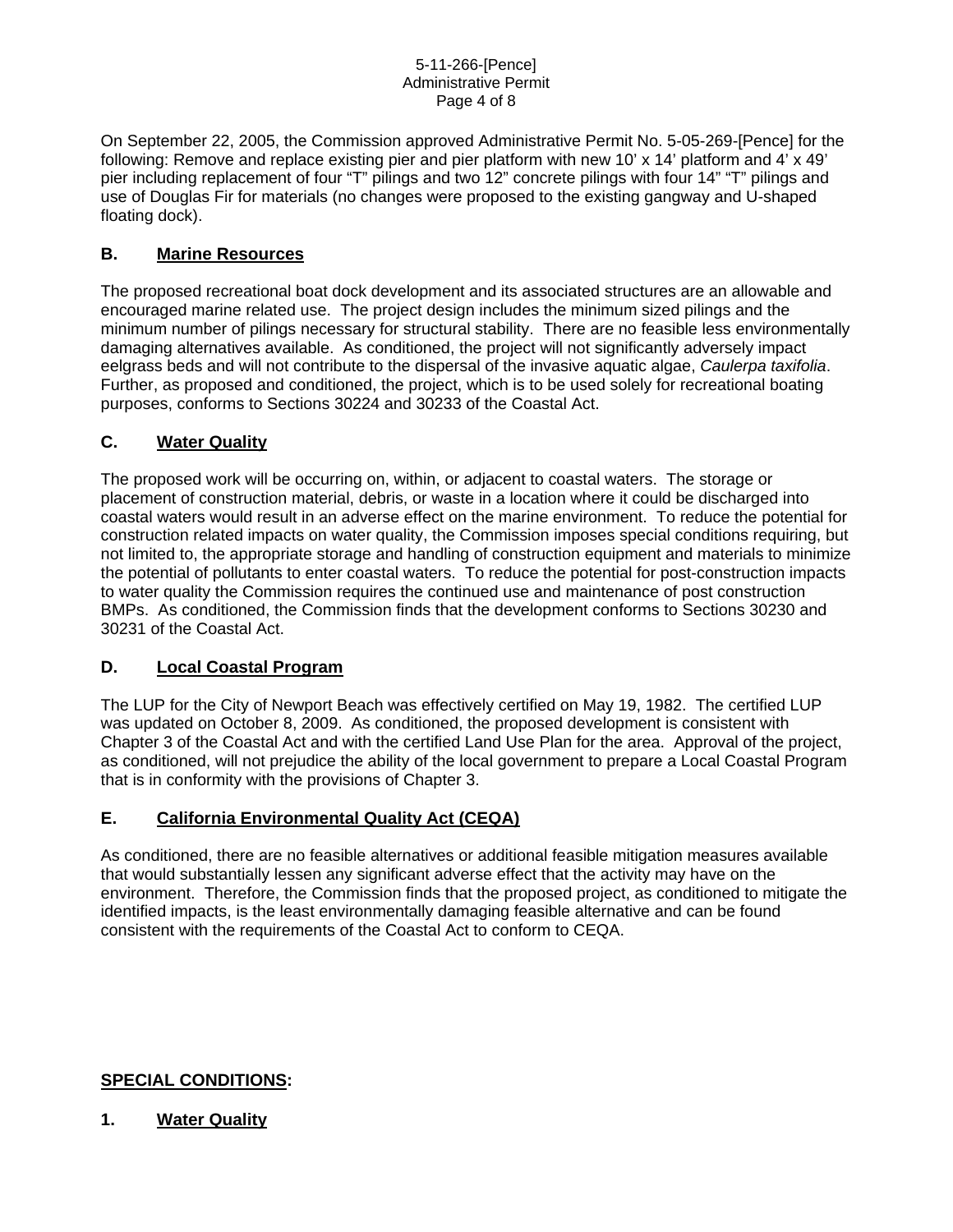### **A. Construction Responsibilities and Debris Removal**

- (1) No demolition or construction materials, equipment, debris, or waste shall be placed or stored where it may enter sensitive habitat, receiving waters or a storm drain, or be subject to wave, wind, rain or tidal erosion and dispersion.
- (2) Any and all debris resulting from demolition or construction activities, and any remaining construction material, shall be removed from the project site within 24 hours of completion of the project.
- (3) Demolition or construction debris and sediment shall be removed from work areas each day that demolition or construction occurs to prevent the accumulation of sediment and other debris that may be discharged into coastal waters.
- (4) Machinery or construction materials not essential for project improvements will not be allowed at any time in the intertidal zone.
- (5) If turbid conditions are generated during construction a silt curtain will be utilized to control turbidity.
- (6) Floating booms will be used to contain debris discharged into coastal waters and any debris discharged will be removed as soon as possible but no later than the end of each day.
- (7) Non buoyant debris discharged into coastal waters will be recovered by divers as soon as possible after loss.
- (8) All trash and debris shall be disposed in the proper trash and recycling receptacles at the end of every construction day.
- (9) The applicant shall provide adequate disposal facilities for solid waste, including excess concrete, produced during demolition or construction.
- (10) Debris shall be disposed of at a legal disposal site or recycled at a recycling facility. If the disposal site is located in the coastal zone, a coastal development permit or an amendment to this permit shall be required before disposal can take place unless the Executive Director determines that no amendment or new permit is legally required.
- (11 )All stock piles and construction materials shall be covered, enclosed on all sides, shall be located as far away as possible from drain inlets and any waterway, and shall not be stored in contact with the soil.
- (12) Machinery and equipment shall be maintained and washed in confined areas specifically designed to control runoff. Thinners or solvents shall not be discharged into sanitary or storm sewer systems.
- (13) The discharge of any hazardous materials into any receiving waters shall be prohibited.
- (14) Spill prevention and control measures shall be implemented to ensure the proper handling and storage of petroleum products and other construction materials.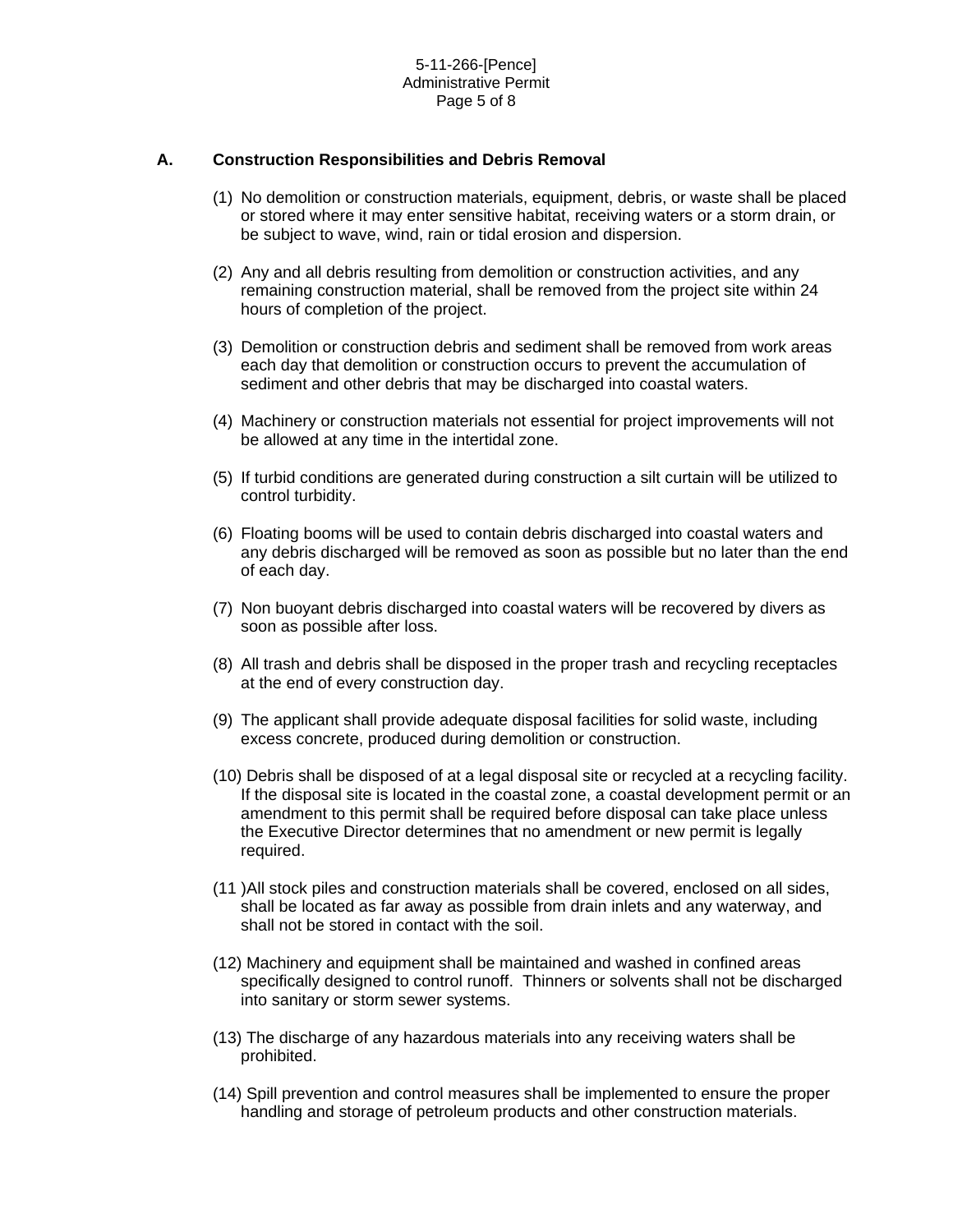#### 5-11-266-[Pence] Administrative Permit Page 6 of 8

Measures shall include a designated fueling and vehicle maintenance area with appropriate berms and protection to prevent any spillage of gasoline or related petroleum products or contact with runoff. The area shall be located as far away from the receiving waters and storm drain inlets as possible.

- (15) Best Management Practices (BMPs) and Good Housekeeping Practices (GHPs) designed to prevent spillage and/or runoff of demolition or construction-related materials, and to contain sediment or contaminants associated with demolition or construction activity, shall be implemented prior to the on-set of such activity
- (16) All BMPs shall be maintained in a functional condition throughout the duration of construction activity.

### **B. Best Management Practices Program**

By acceptance of this permit the applicant agrees that the long-term water-borne berthing of boat(s) in the approved dock and/or boat slip will be managed in a manner that protects water quality pursuant to the implementation of the following BMPs.

- (1) Boat Cleaning and Maintenance Measures:
	- a. In-water top-side and bottom-side boat cleaning shall minimize the discharge of soaps, paints, and debris.
	- b. In-the-water hull scraping or any process that occurs under water that results in the removal of paint from boat hulls shall be prohibited. Only detergents and cleaning components that are designated by the manufacturer as phosphatefree and biodegradable shall be used, and the amounts used minimized.
	- c. The applicant shall minimize the use of detergents and boat cleaning and maintenance products containing ammonia, sodium hypochlorite, chlorinated solvents, petroleum distillates or lye.
- (2) Solid and Liquid Waste Management Measures:
	- a. All trash, recyclables, and hazardous wastes or potential water contaminants, including old gasoline or gasoline with water, absorbent materials, oily rags, lead acid batteries, anti-freeze, waste diesel, kerosene and mineral spirits will be disposed of in a proper manner and will not at any time be disposed of in the water or gutter.
- (3) Petroleum Control Management Measures:
	- a. Boaters will practice preventive engine maintenance and will use oil absorbents in the bilge and under the engine to prevent oil and fuel discharges. Oil absorbent materials shall be examined at least once a year and replaced as necessary. Used oil absorbents are hazardous waste in California. Used oil absorbents must therefore be disposed in accordance with hazardous waste disposal regulations. The boaters will regularly inspect and maintain engines, seals, gaskets, lines and hoses in order to prevent oil and fuel spills. The use of soaps that can be discharged by bilge pumps is prohibited.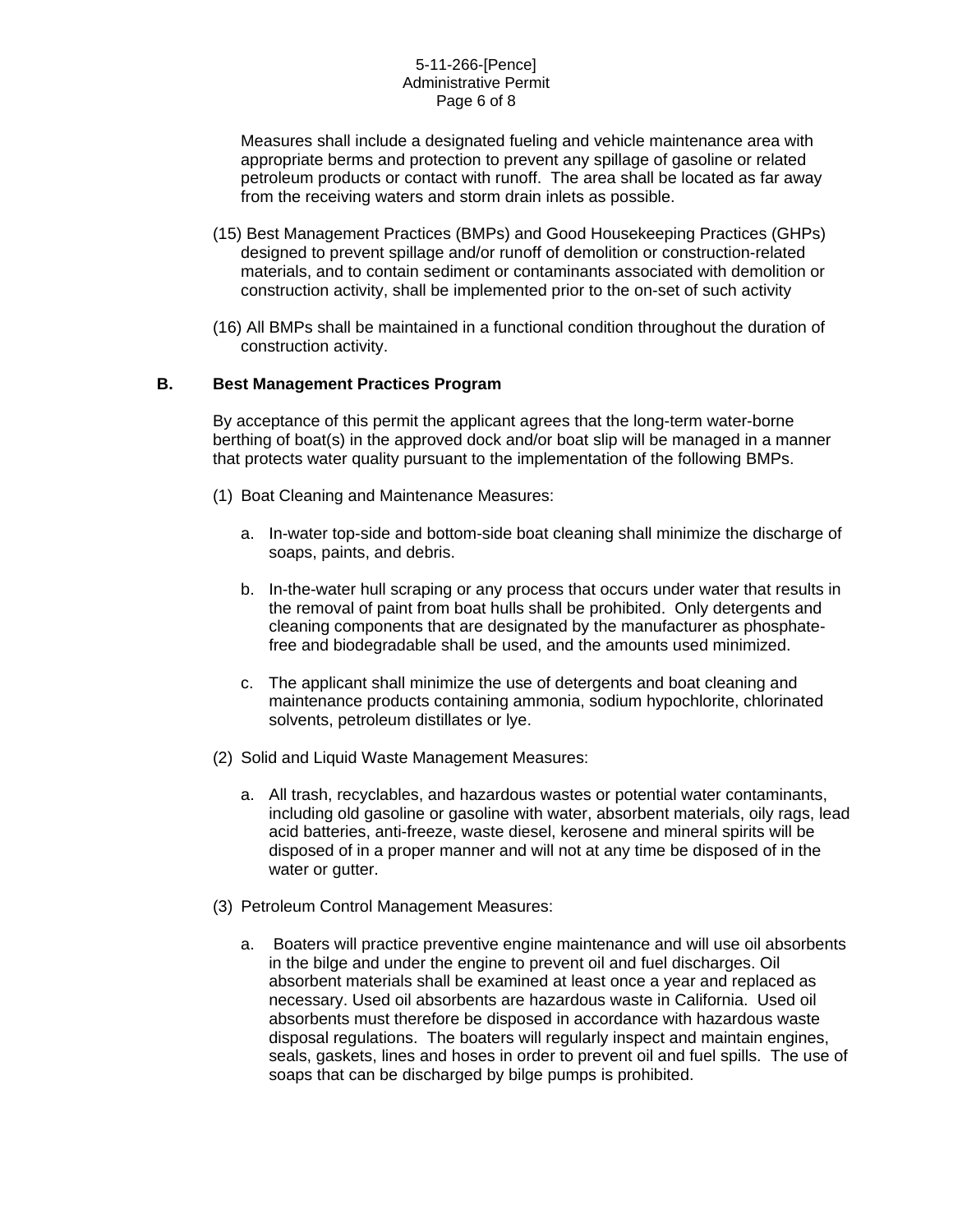- b. If the bilge needs more extensive cleaning (e.g., due to spills of engine fuels, lubricants or other liquid materials), the boaters will use a bilge pump-out facility or steam cleaning services that recover and properly dispose or recycle all contaminated liquids.
- c. Bilge cleaners which contain detergents or emulsifiers will not be used for bilge cleaning since they may be discharged to surface waters by the bilge pumps.

# **2. Eelgrass Survey(s)**

- **A. Pre Construction Eelgrass Survey**. A valid pre-construction eelgrass (Zostera marina) survey shall be completed during the period of active growth of eelgrass (typically March through October). The pre-construction survey shall be completed prior to the beginning of construction and shall be valid until the next period of active growth. The survey shall be prepared in full compliance with the "Southern California Eelgrass Mitigation Policy" Revision 8 (except as modified by this special condition) adopted by the National Marine Fisheries Service and shall be prepared in consultation with the California Department of Fish and Game. The applicant shall submit the eelgrass survey for the review and approval of the Executive Director within five (5) business days of completion of each eelgrass survey and in any event no later than fifteen (15) business days prior to commencement of any development. If the eelgrass survey identifies any eelgrass within the project area which would be impacted by the proposed project, the development shall require an amendment to this permit from the Coastal Commission or a new coastal development permit.
- **B. Post Construction Eelgrass Survey**. If any eelgrass is identified in the project area by the survey required in subsection A of this condition above, within one month after the conclusion of construction, the applicant shall survey the project site to determine if any eelgrass was adversely impacted. The survey shall be prepared in full compliance with the "Southern California Eelgrass Mitigation Policy" Revision 8 (except as modified by this special condition) adopted by the National Marine Fisheries Service and shall be prepared in consultation with the California Department of Fish and Game. The applicant shall submit the post-construction eelgrass survey for the review and approval of the Executive Director within thirty (30) days after completion of the survey. If any eelgrass has been impacted, the applicant shall replace the impacted eelgrass at a minimum 1.2:1 ratio on-site, or at another location, in accordance with the Southern California Eelgrass Mitigation Policy. All impacts to eelgrass habitat shall be mitigated at a minimum ratio of 1.2:1 (mitigation:impact). The exceptions to the required 1.2:1 mitigation ratio found within SCEMP shall not apply. Implementation of mitigation shall require an amendment to this permit or a new coastal development permit unless the Executive Director determines that no amendment or new permit is required.

### **3. Pre-construction** *Caulerpa Taxifolia* **Survey**

**A.** Not earlier than 90 days nor later than 30 days prior to commencement or re-commencement of any development authorized under this coastal development permit (the "project"), the applicant shall undertake a survey of the project area and a buffer area at least 10 meters beyond the project area to determine the presence of the invasive alga *Caulerpa taxifolia*. The survey shall include a visual examination of the substrate.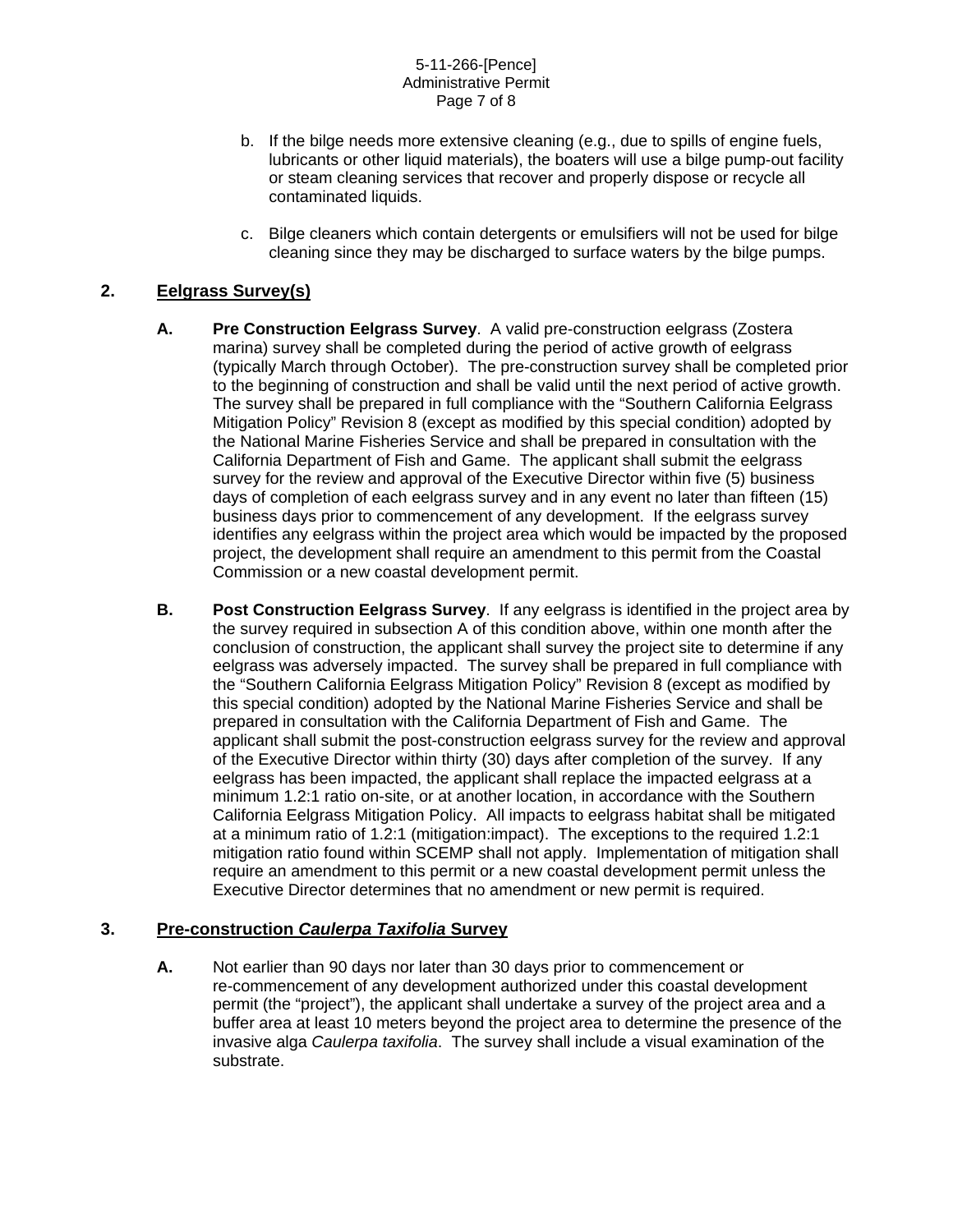### 5-11-266-[Pence] Administrative Permit Page 8 of 8

- **B.** The survey protocol shall be prepared in consultation with the Regional Water Quality Control Board, the California Department of Fish and Game, and the National Marine Fisheries Service.
- **C.** Within five (5) business days of completion of the survey, the applicant shall submit the survey:
	- (1) for the review and approval of the Executive Director; and
	- (2) to the Surveillance Subcommittee of the Southern California Caulerpa Action Team (SCCAT). The SCCAT Surveillance Subcommittee may be contacted through William Paznokas, California Department of Fish & Game (858/467-4218) or Robert Hoffman, National Marine Fisheries Service (562/980-4043).
- **D.** If *Caulerpa taxifolia* is found within the project or buffer areas, the applicant shall not proceed with the project until 1) the applicant provides evidence to the Executive Director that all *C. taxifolia* discovered within the project and buffer area has been eliminated in a manner that complies with all applicable governmental approval requirements, including but not limited to those of the California Coastal Act, or 2) the applicant has revised the project to avoid any contact with *C. taxifolia*. No revisions to the project shall occur without a Coastal Commission approved amendment to this coastal development permit unless the Executive Director determines that no amendment is legally required.

# **4. Public Rights**

The Coastal Commission's approval of this permit shall not constitute a waiver of any public rights that exist or may exist on the property. The permittee shall not use this permit as evidence of a waiver of any public rights that may exist on the property.

# **ACKNOWLEDGMENT OF PERMIT RECEIPT/ACCEPTANCE OF CONTENTS:**

I/We acknowledge that I/we have received a copy of this permit and have accepted its contents including all conditions.

\_\_\_\_\_\_\_\_\_\_\_\_\_\_\_\_\_\_\_\_\_\_\_\_\_\_\_\_ \_\_\_\_\_\_\_\_\_\_\_\_\_\_\_\_\_\_\_\_\_\_ Applicant's Signature Date of Signing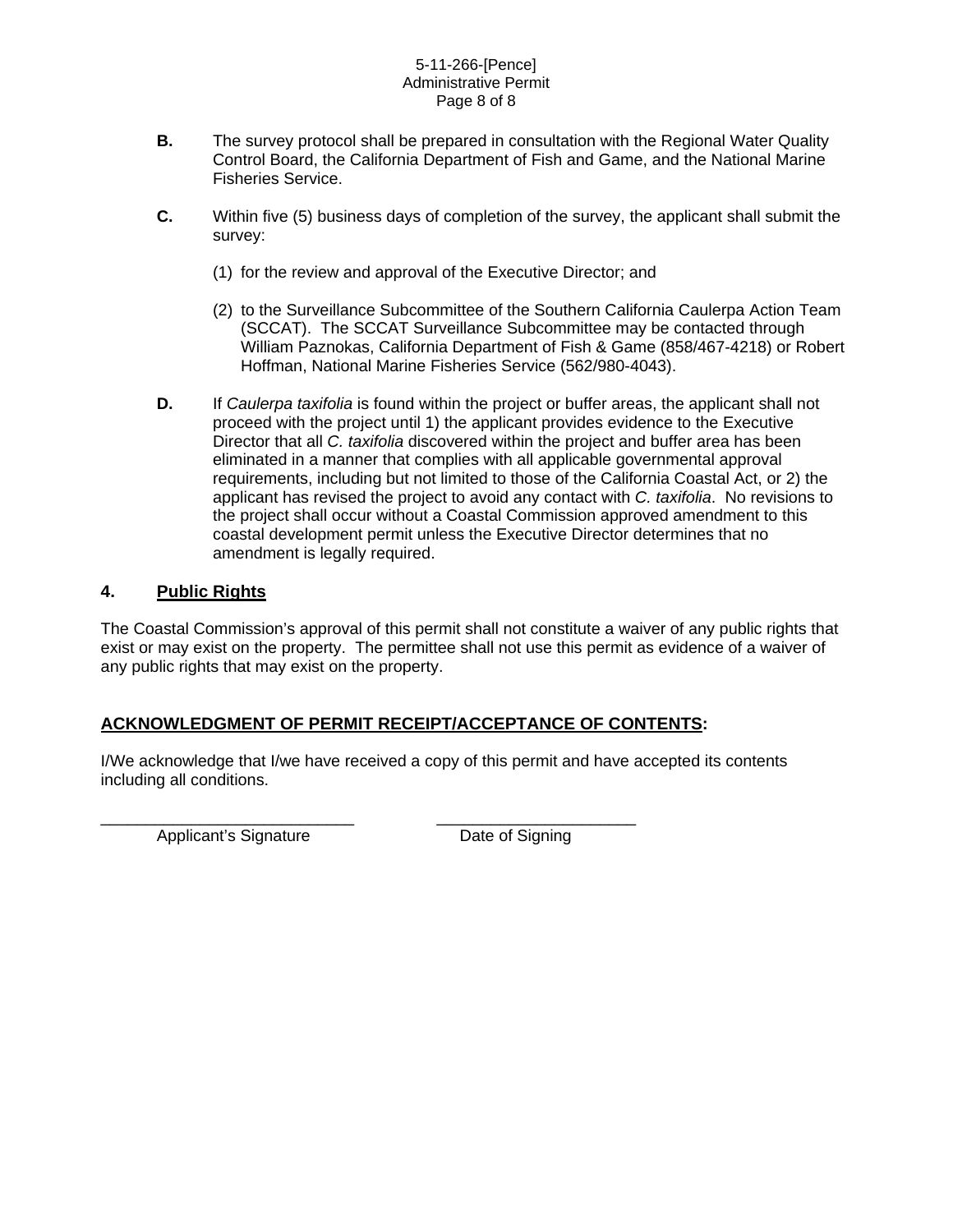